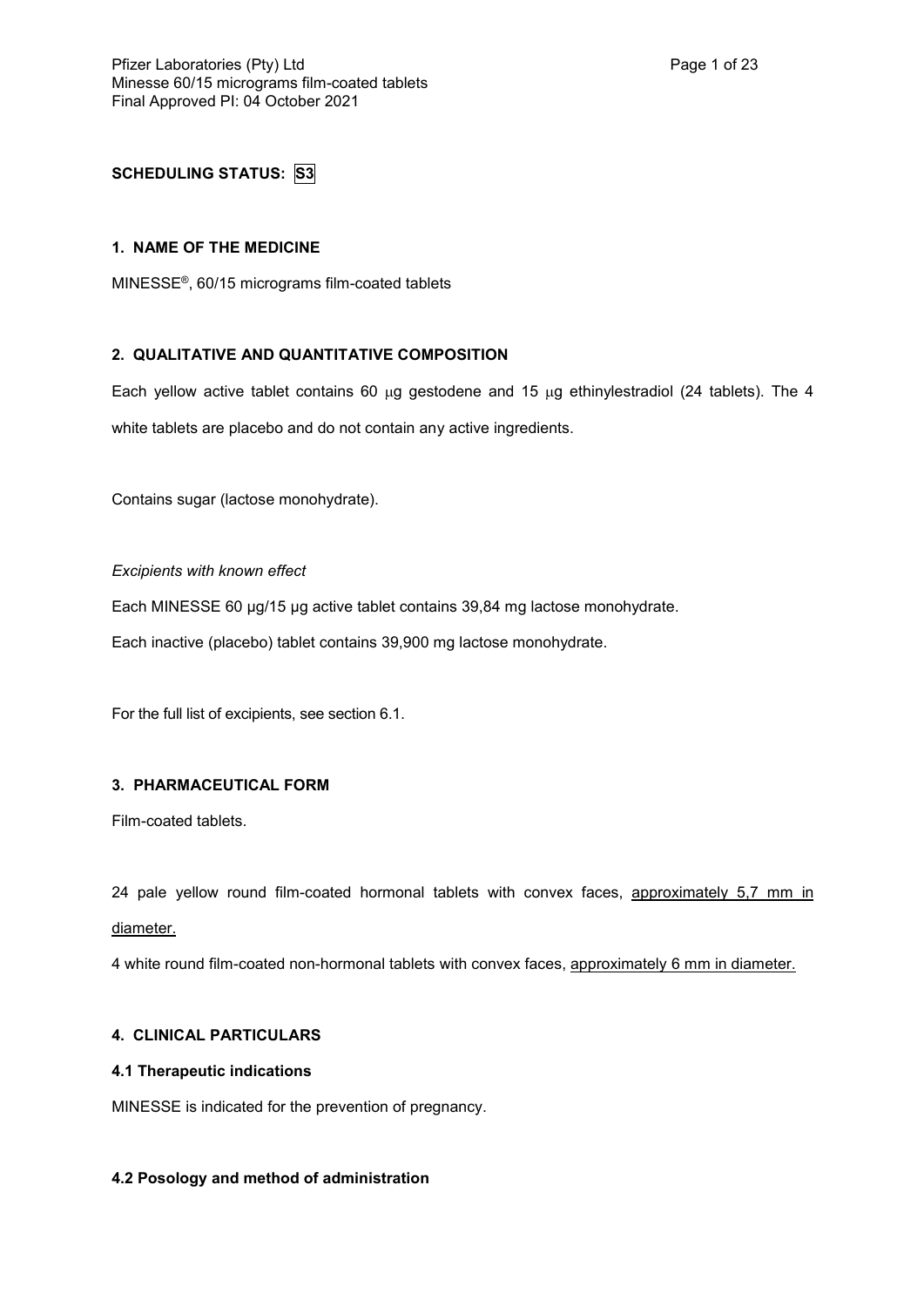#### **Posology**

#### *How to take MINESSE*

In MINESSE 28-day packs, tablets 1 - 24 contain active ingredients (active tablets) and tablets 25 - 28 do not contain any active ingredients (inactive tablets).

MINESSE must be taken in the order as directed on the package and at the same time every day, preferably after the evening meal or at bedtime. One active tablet is to be taken daily for 24 consecutive days, then either followed by 4 days of inactive (placebo) tablets or a 4- day tablet-free interval.

Each subsequent pack is started on the day after the last inactive tablet. A withdrawal bleed usually starts on days 2 - 3, after the last active tablet and may not have finished before the next pack is started. The tablets are taken daily, and pack follows pack without interruption and without regard to bleeding.

## *How to start MINESSE*

## *No preceding hormonal contraceptive use (in the past month)*

On the first day of the woman's natural menstrual cycle, i.e. the first day of menstrual bleeding, the patient will take the first tablet marked with the appropriate day of the week from those in the red area of the package. Starting on days 2 - 7 (e.g. Sunday start) is allowed, but for the first 7 days of tablettaking during the first cycle a nonhormonal back-up method of contraception (such as condoms and spermicide) is recommended. Thereafter, one tablet is taken daily, following the arrows on the package, until all 28 tablets have been taken.

#### *Changing from another combination oral contraceptive to MINESSE*

The woman should start MINESSE preferably on the day after the last active tablet of her previous combination oral contraceptive, but at the latest, on the day following the usual inactive tablet interval of her previous combination oral contraceptive.

*Changing from a progestin only method (progestin-only tablet, injection, implant)*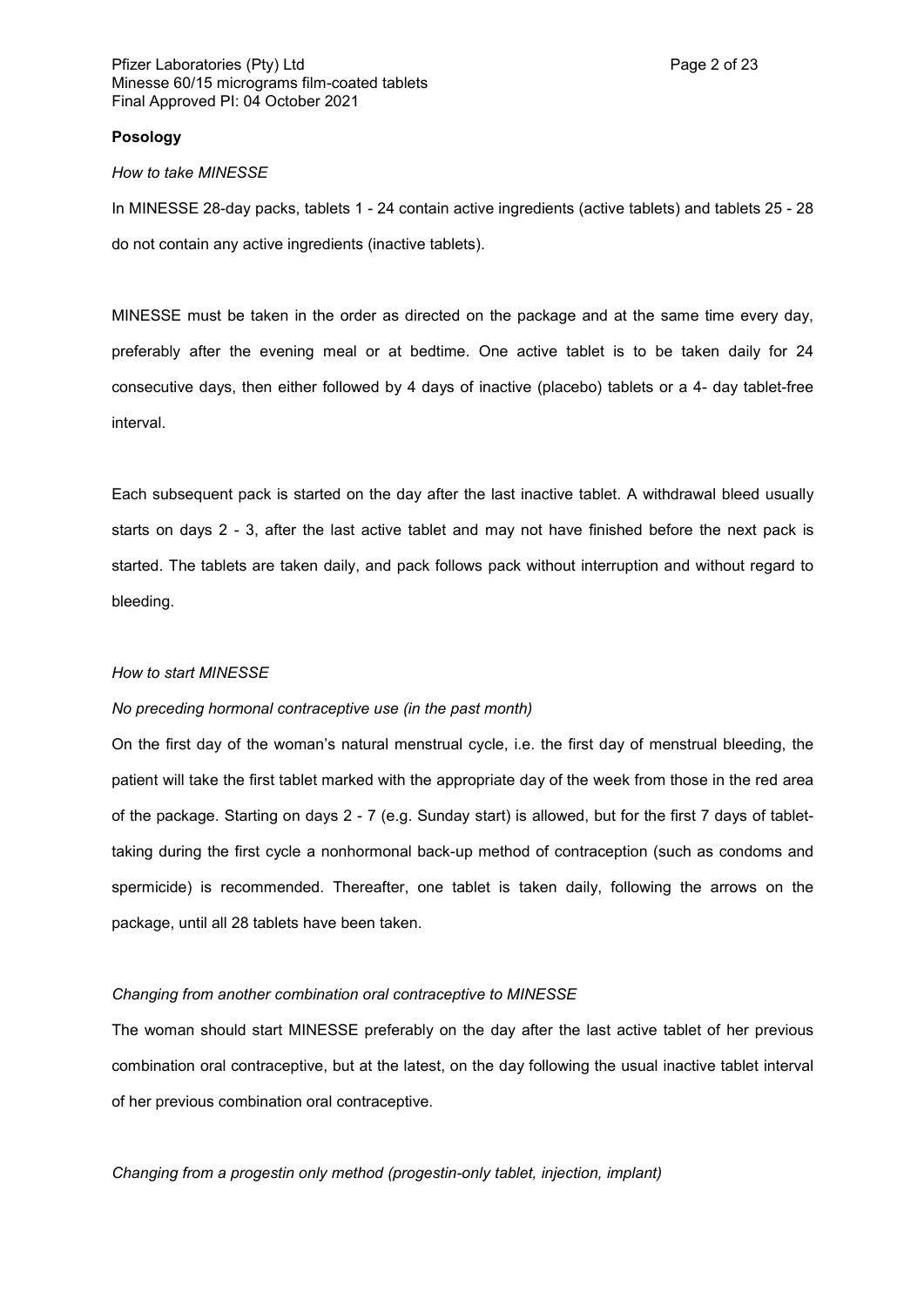## Pfizer Laboratories (Pty) Ltd **Page 3 of 23** Minesse 60/15 micrograms film-coated tablets Final Approved PI: 04 October 2021

The woman may switch any day from the progestin-only tablet and should begin MINESSE the next day. She should start MINESSE on the day of an implant removal or, if using an injection, the day the next injection would be due. In all of these situations, the woman should be advised to use a nonhormonal back-up method for the first 7 days of tablet-taking.

## *Following first-trimester abortion*

The woman may start MINESSE immediately. Additional contraceptive measures are not needed.

## *Following delivery or second-trimester abortion*

Since the immediate post-partum period is associated with an increased risk of thromboembolism, MINESSE should be started no earlier than day 28 after delivery in the nonlactating mother or after second-trimester abortion. The woman should be advised to use a nonhormonal back-up method for the first 7 days of tablet taking. However, if intercourse has already occurred, pregnancy should be excluded before the actual start of MINESSE use or the woman must wait for her first menstrual period (see section 4.4).

#### *Management of missed tablets*

Contraceptive protection may be reduced if active (yellow) tablets are missed and particularly if the missed tablets extend the inactive (white) tablet interval.

- If one active tablet is missed, but is less than 12 hours late, it should be taken as soon as it is remembered. Subsequent tablets should be taken at the usual time.
- If one active tablet is missed and is more than 12 hours late or if more than one active tablet is missed, contraceptive protection may be reduced. The last missed tablet should be taken as soon as it is remembered, even if this means taking two tablets in one day. Subsequent tablets should be taken at the usual time. In addition, a nonhormonal back-up method of contraception should be used for the next seven days.
- If the seven days where back-up is required run beyond the last active tablet in the current pack, the next pack must be started on the day following the intake of the last active tablet in the current pack; all inactive tablets should be discarded. This prevents an extended break in tablet-taking of active tablets that may increase the risk of escape ovulation. The user is unlikely to have a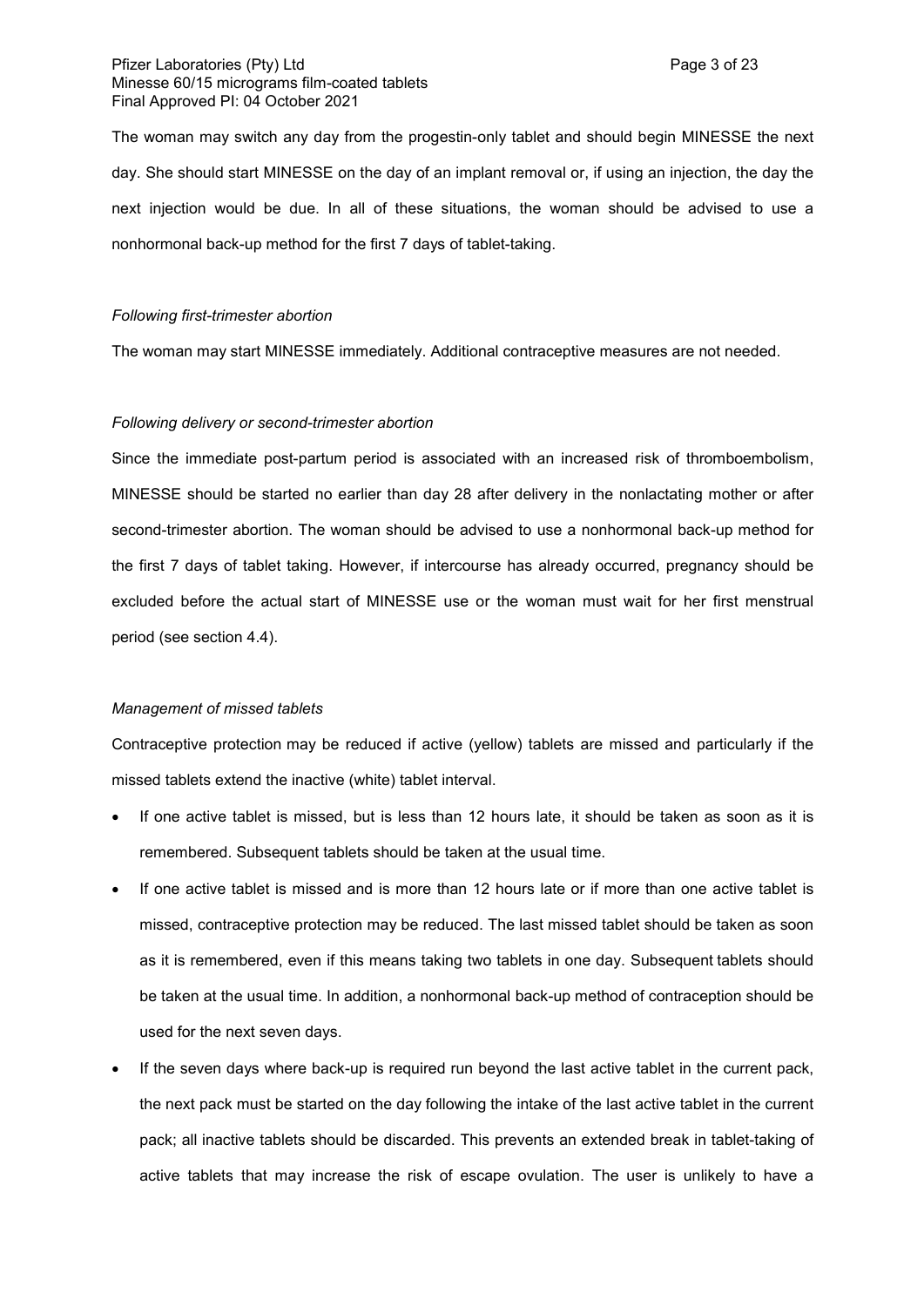withdrawal bleed until the inactive-tablet interval of the second pack, but she may experience spotting or breakthrough bleeding on days when active tablets are taken.

 If the user does not have a withdrawal bleed at the end of the second pack, the possibility of pregnancy must be ruled out before resuming tablet-taking.

## *Advice in case of vomiting or diarrhoea*

If vomiting or diarrhoea occurs within 4 hours after tablet-taking, absorption may not be complete (see section 4.4). In such an event, the advice concerning *Management of missed tablets* is applicable. The woman must take the extra active tablet(s) needed from a back-up pack.

## *How to delay a period*

To delay a period the woman should continue with another pack of MINESSE without the inactivetablet interval. The extension can be carried on for as long as wished until the end of the second pack. During the extension the woman may experience breakthrough bleeding or spotting. Regular intake of MINESSE is then resumed after the usual 4- day inactive-tablet interval.

## **Special populations**

#### *Use in the elderly*

MINESSE is not indicated for use in postmenopausal women.

#### **Paediatric population**

Safety and efficacy of MINESSE has been established in women of reproductive age. Use of MINESSE before menarche is not indicated.

# **Method of administration**

For oral use.

### **4.3 Contraindications**

MINESSE is contraindicated in patients with:

hypersensitivity to gestodene, ethinylestradiol or to any of the excipients of MINESSE (listed in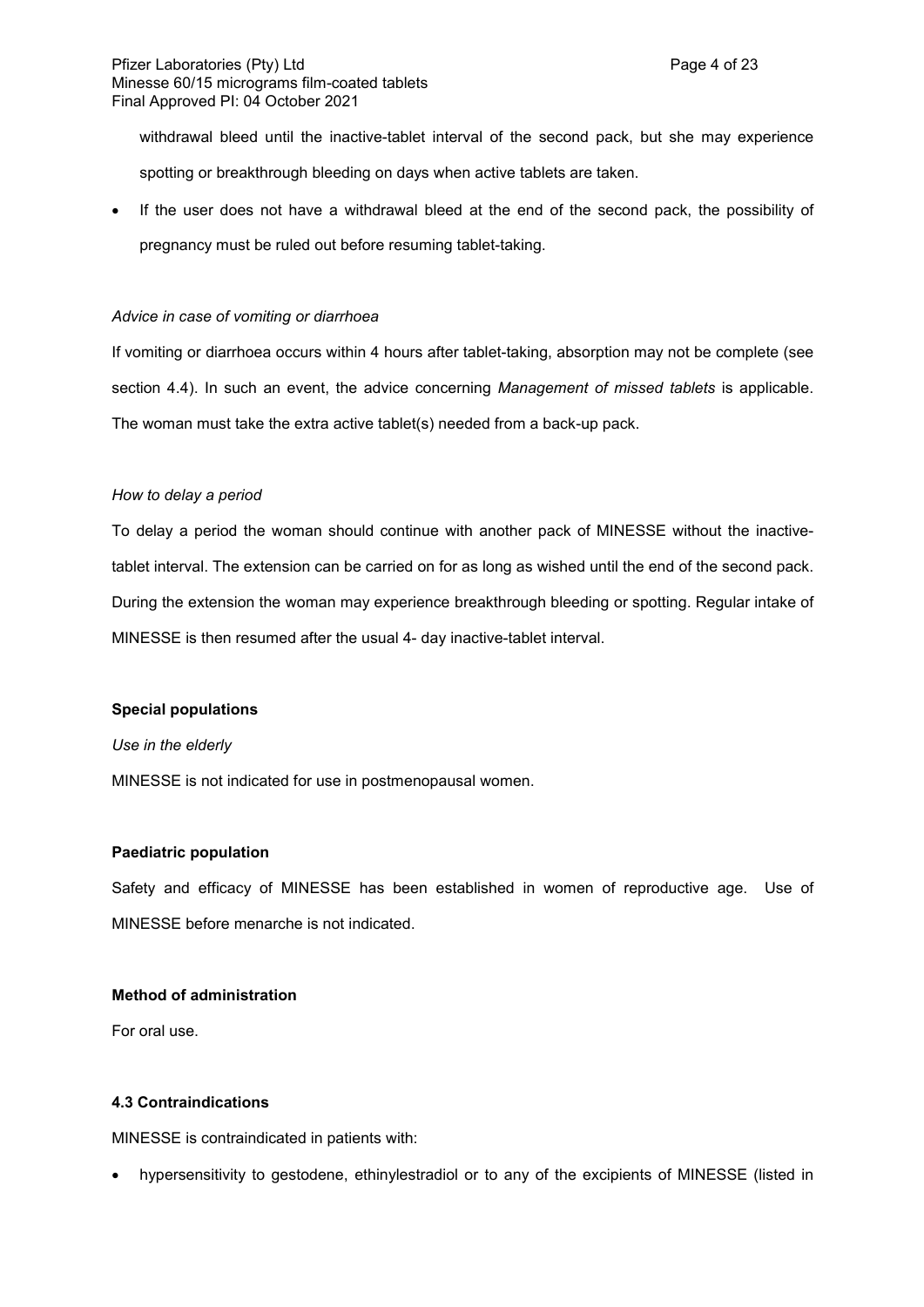section 6.1)

- deep vein thrombosis (current or history)
- thromboembolism (current or history)
- cerebrovascular or coronary artery disease
- thrombogenic valvulopathies
- thrombogenic rhythm disorders
- hereditary or acquired thrombophilia's
- headache with focal neurological symptoms, such as aura
- diabetes with vascular involvement
- uncontrolled hypertension
- known or suspected carcinoma of breast, or other known or suspected estrogen-dependent neoplasia's
- hepatic adenomas or carcinomas, or active liver disease as long as liver function has not returned to normal
- undiagnosed vaginal bleeding
- pancreatitis or a history thereof if associated with severe hypertriglyceridaemia
- concomitant use with certain anti-viral hepatitis C virus (HCV) medicines such as ombitasvir, paritaprevir, ritonavir and dasabuvir (see sections 4.4 and 4.5)
- known or suspected pregnancy (see section 4.6)
- depression not well controlled with treatment
- a history of depression with the use of hormonal contraceptives

## **4.4 Special warnings and precautions for use**

Cigarette smoking increases the risk of serious cardiovascular adverse reactions from oral contraceptive use. This risk increases with age and the extent of smoking (15 or more cigarettes per day was associated with a significantly increased risk) and is quite marked in women over 35 years of age. Women who use MINESSE should be strongly advised not to smoke.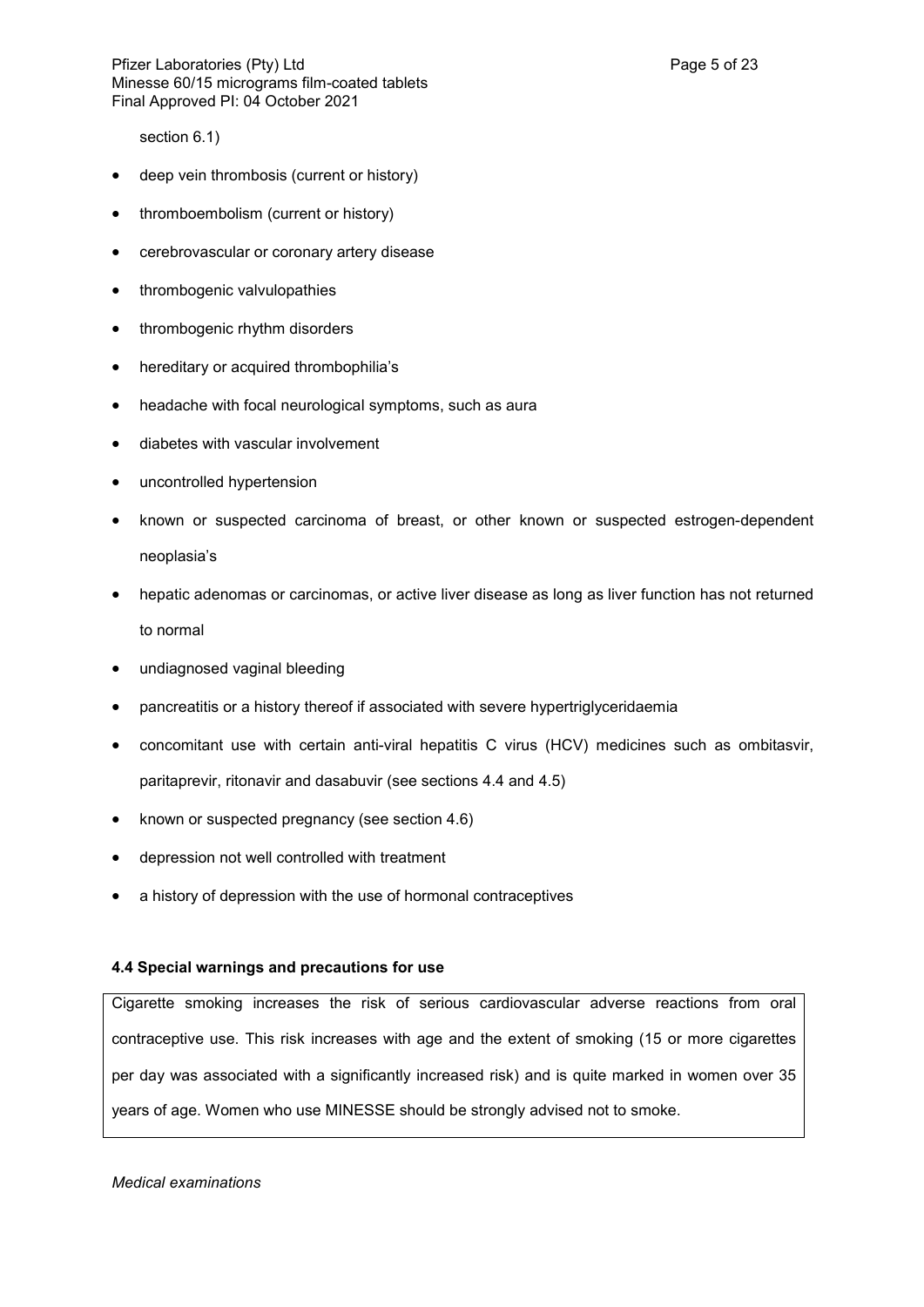## Pfizer Laboratories (Pty) Ltd **Page 6 of 23** Minesse 60/15 micrograms film-coated tablets Final Approved PI: 04 October 2021

Prior to the initiation or reinstitution of MINESSE a complete medical history (including family history) should be taken and pregnancy must be ruled out. Blood pressure should be measured and a physical examination should be performed, guided by the contraindications (see section 4.3) and warnings (see section 4.4). A Papanicolaou (Pap) smear should be performed if the patient has been sexually active or if it is otherwise indicated.

## *Venous and arterial thrombosis and thromboembolism*

Use of MINESSE is associated with an increased risk of venous and arterial thrombotic and thromboembolic events.

Minimising exposure to estrogens and progestins is in keeping with good principles of therapeutics. For any particular estrogen/progestin combination, the dosage regimen prescribed should be one that contains the least amount of estrogen and progestin that is compatible with a low failure rate and the needs of the individual patient.

New acceptors of MINESSE should be started on preparations containing less than 50 µg of estrogen.

#### *Venous thrombosis and thromboembolism*

Use of MINESSE increases the risk of venous thrombotic and thromboembolic events. Reported events include deep venous thrombosis and pulmonary embolism. For information on retinal vascular thrombosis see *Ocular lesions* below.

The use of MINESSE carries an increased risk of venous thrombotic and thromboembolic events compared with no use. The excess risk is highest during the first year a woman ever uses a combined oral contraceptive. Venous thromboembolism is fatal in  $1 - 2$  % of cases.

For combination oral contraceptives containing gestodene with 15 µg of EE (such as MINESSE) there are no data on the comparative risk of venous thrombotic and thromboembolic events.

The risk of venous thrombotic or thromboembolic events is further increased in women with conditions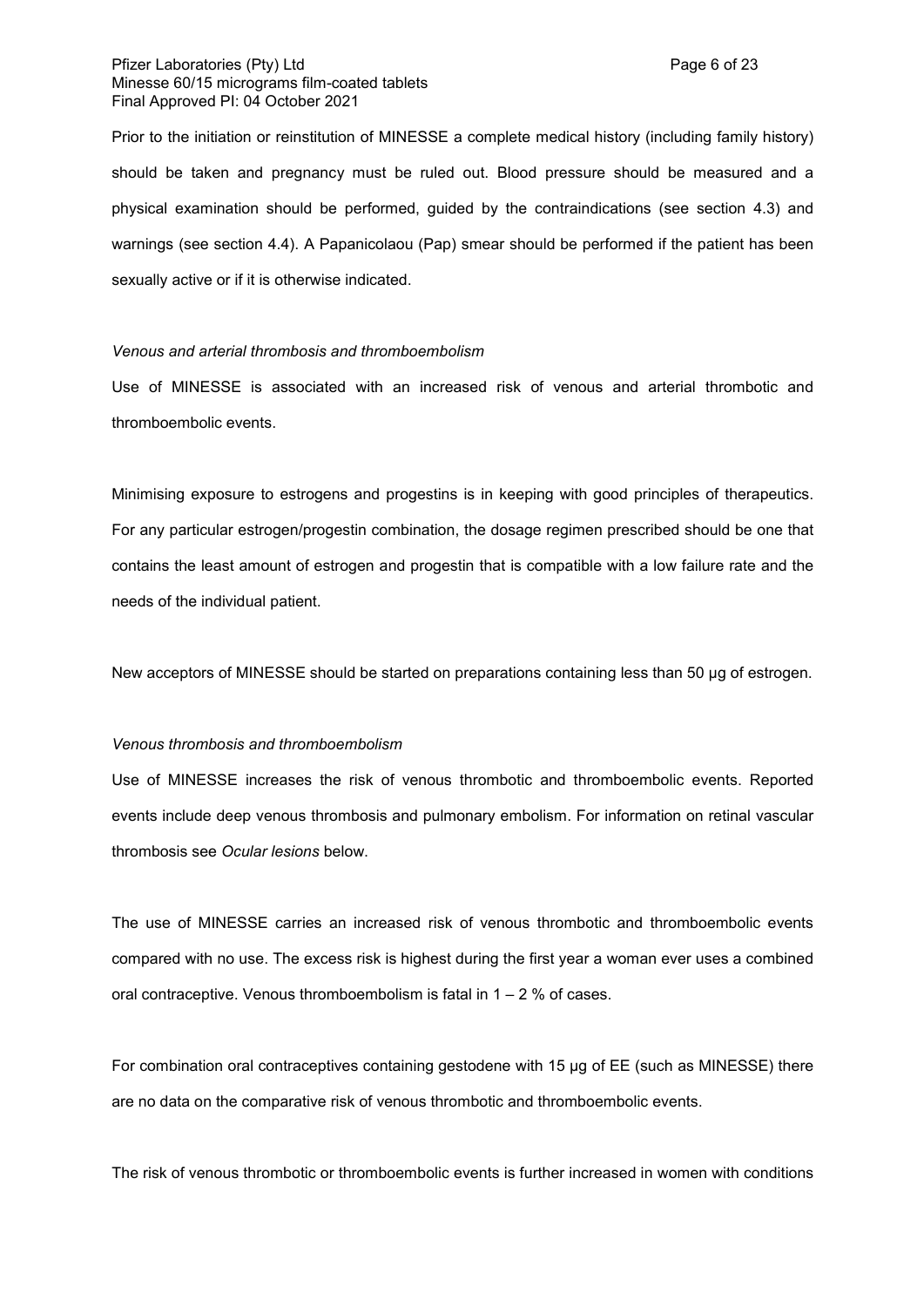predisposing for venous thrombosis and thromboembolism. Caution must be exercised when prescribing MINESSE for such women.

*Examples of predisposing conditions for venous thrombosis and thromboembolism are:*

- obesity
- surgery or trauma with increased risk of thrombosis
- recent delivery or second-trimester abortion
- prolonged immobilisation
- increasing age

Further risk factors, which represent contraindications for the use of MINESSE, are listed under section 4.3.

The relative risk of postoperative thromboembolic complications has been reported to be increased two- to four-fold with the use of combination oral contraceptives, such as MINESSE. The relative risk of venous thrombosis in women with predisposing conditions is twice that of women without such conditions. If feasible, MINESSE should be discontinued for four weeks prior to and for two weeks after elective surgery with increased risk of thrombosis, and during prolonged immobilisation.

Since the immediate post-partum period is associated with an increased risk of thromboembolism, MINESSE should be started no earlier than day 28 after delivery or second-trimester abortion.

#### *Arterial thrombosis and thromboembolism*

The use of MINESSE increases the risk of arterial thrombotic and thromboembolic events.

Reported events include myocardial infarction and cerebrovascular events (ischaemic and haemorrhagic stroke, transient ischaemic attack). For information on retinal vascular thrombosis see *Ocular lesions* below.

The risk of arterial thrombotic and thromboembolic events is further increased in women with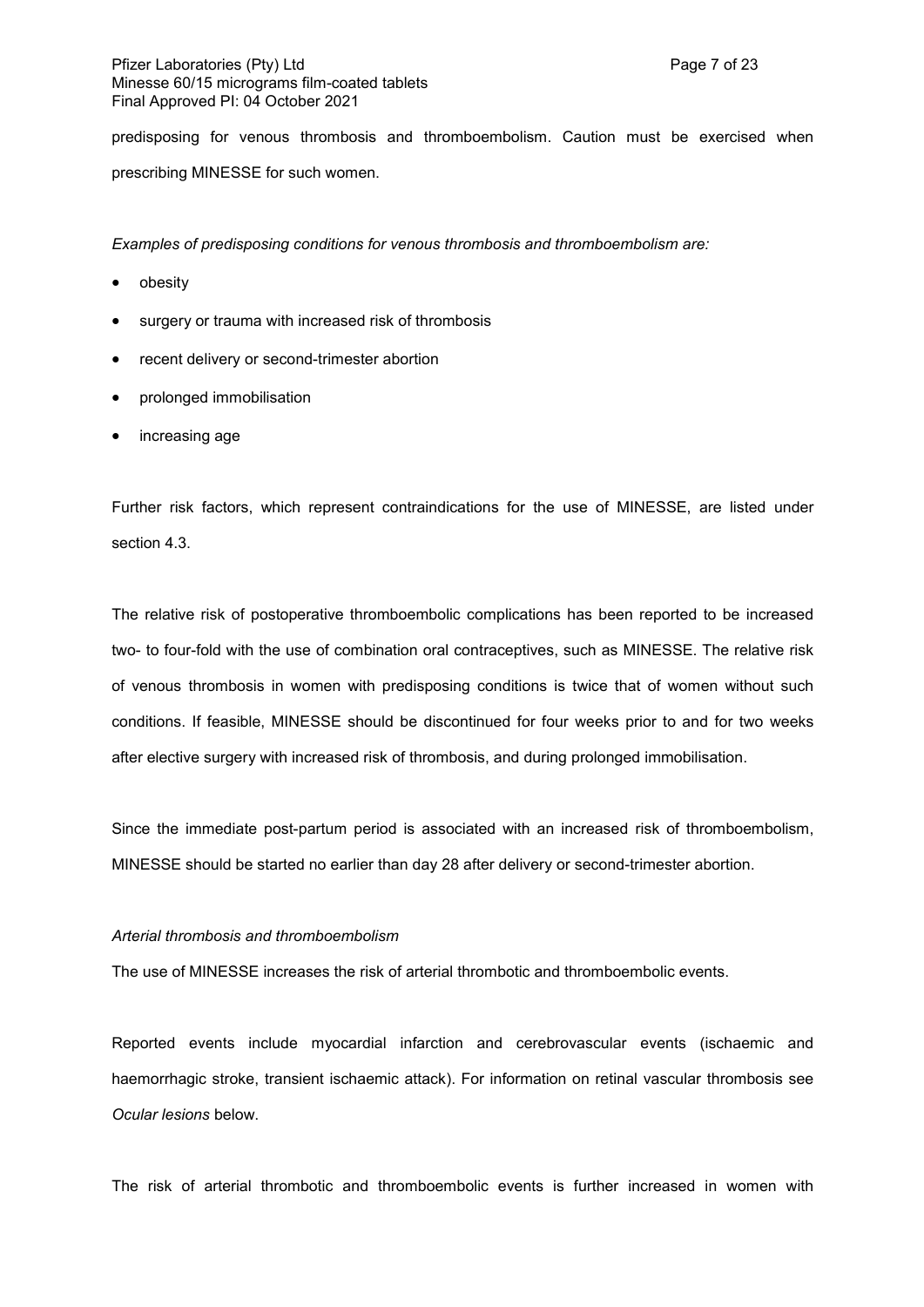underlying risk factors.

Caution must be exercised when prescribing MINESSE for women with risk factors for arterial thrombotic and thromboembolic events.

*Examples of risk factors for arterial thrombotic and thromboembolic events are:*

- smoking
- hypertension
- hyperlipidaemias
- obesity
- increasing age

Further risk factors, which represent contraindications for the use of MINESSE, are listed under section 4.3**.**

#### *Ocular lesions*

With use of MINESSE, there have been reports of retinal vascular thrombosis, which may lead to partial or complete loss of vision. If there are signs or symptoms such as visual changes, onset of proptosis or diplopia, papilledema, or retinal vascular lesions, MINESSE should be discontinued and the cause immediately evaluated.

#### *Blood pressure*

Increases in blood pressure have been reported in women taking MINESSE.

In women with hypertension, a history of hypertension or hypertension related diseases (including certain renal diseases); another method of contraception may be preferable. If MINESSE is used in such cases, close monitoring is recommended and, if a significant increase in blood pressure occurs, MINESSE should be discontinued.

Elevated blood pressure associated with MINESSE use will generally return to baseline after stopping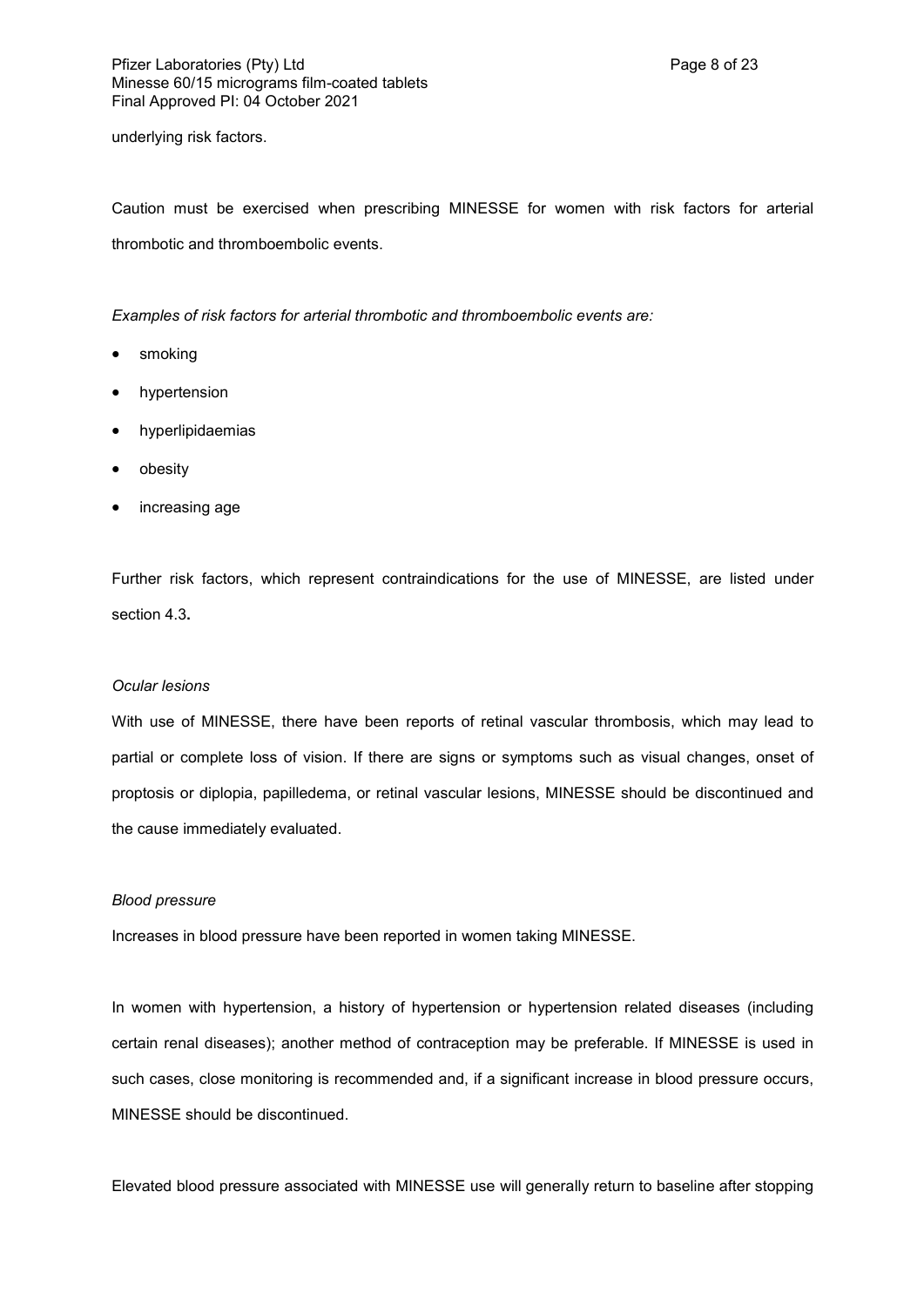MINESSE and there appears to be no difference in the occurrence of hypertension among ever- and never-users.

MINESSE use is contraindicated in women with uncontrolled hypertension (see section 4.3).

## *Angioedema*

Exogenous estrogens may induce or exacerbate symptoms of angioedema, particularly in women with hereditary angioedema.

## *Carcinoma of the reproductive organs*

*Cervical cancer*

Combination oral contraceptive use, such as MINESSE use may be associated with an increase in the risk of cervical intraepithelial neoplasia or invasive cervical cancer in some populations of women.

In cases of undiagnosed abnormal genital bleeding, adequate diagnostic measures are indicated.

#### *Breast cancer*

There is evidence of an increased risk of having breast cancer diagnosed in women who are using combination oral contraceptives compared to never-users.

Established risk factors for the development of breast cancer include increasing age, family history, obesity, nulliparity, and late age for first full-term pregnancy.

## *Hepatic neoplasia/liver disease/hepatitis C*

Hepatic adenomas, and hepatocellular carcinoma may be associated with combination oral contraceptive use, such as MINESSE. The risk appears to increase with duration of oral contraceptive use. Rupture of hepatic adenomas may cause death through intra-abdominal haemorrhage. Women with a history of oral contraceptive related cholestasis or women with cholestasis during pregnancy are more likely to have this condition with MINESSE use.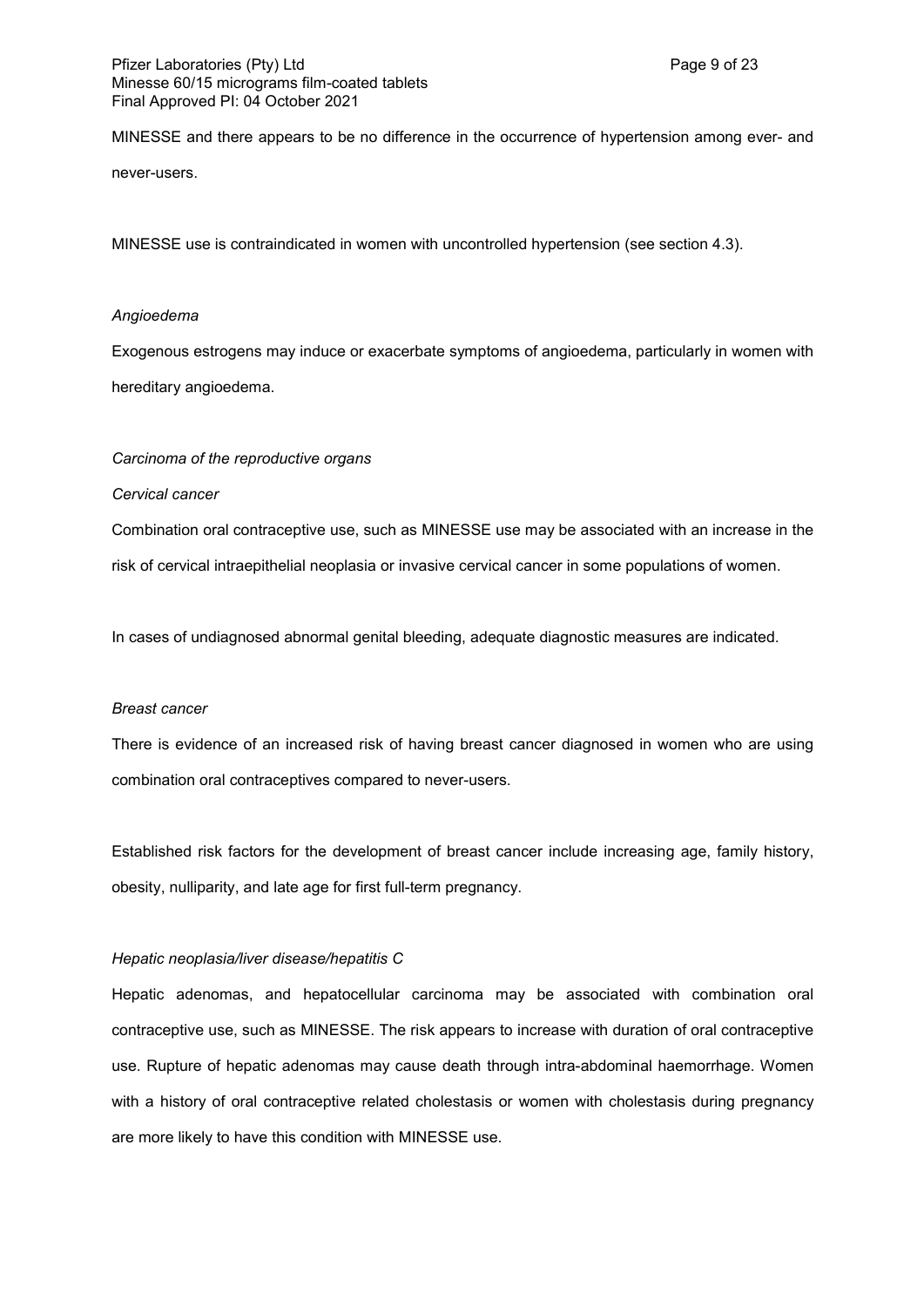If these patients receive MINESSE they should be carefully monitored and, if the condition recurs, MINESSE should be discontinued.

Hepatocellular injury has been reported with MINESSE use. Early identification of medicine-related hepatocellular injury can decrease the severity of hepatotoxicity when MINESSE is discontinued. If hepatocellular injury is diagnosed, patients should stop MINESSE, use a nonhormonal form of contraception, and consult their medical practitioner.

Acute or chronic disturbances of liver function require the discontinuation of MINESSE until liver function has returned to normal (see section 4.3).

## *Hepatitis C*

Patients treated for HCV infections with the medicines containing ombitasvir/paritaprevir/ritonavir and dasabuvir with or without ribavirin, transaminase (ALT) elevations higher than 5 times the upper limit of normal (ULN) occurred significantly more frequently in women using EE-containing medicines such as MINESSE (see sections 4.3 and 4.5).

#### *Migraine/headache*

The onset or exacerbation of migraine or development of headache with a new pattern that is recurrent, persistent or severe requires discontinuation of MINESSE and evaluation of the cause.

Women with migraine (particularly migraine with aura) who take MINESSE may be at increased risk of stroke (see section 4.3).

## *Carbohydrate and lipid effects*

Glucose intolerance has been reported in MINESSE users. Women with impaired glucose tolerance or diabetes mellitus who use MINESSE should be carefully monitored.

Adverse lipid changes may occur in women taking MINESSE. Nonhormonal contraception should be considered in women with uncontrolled dyslipidaemias.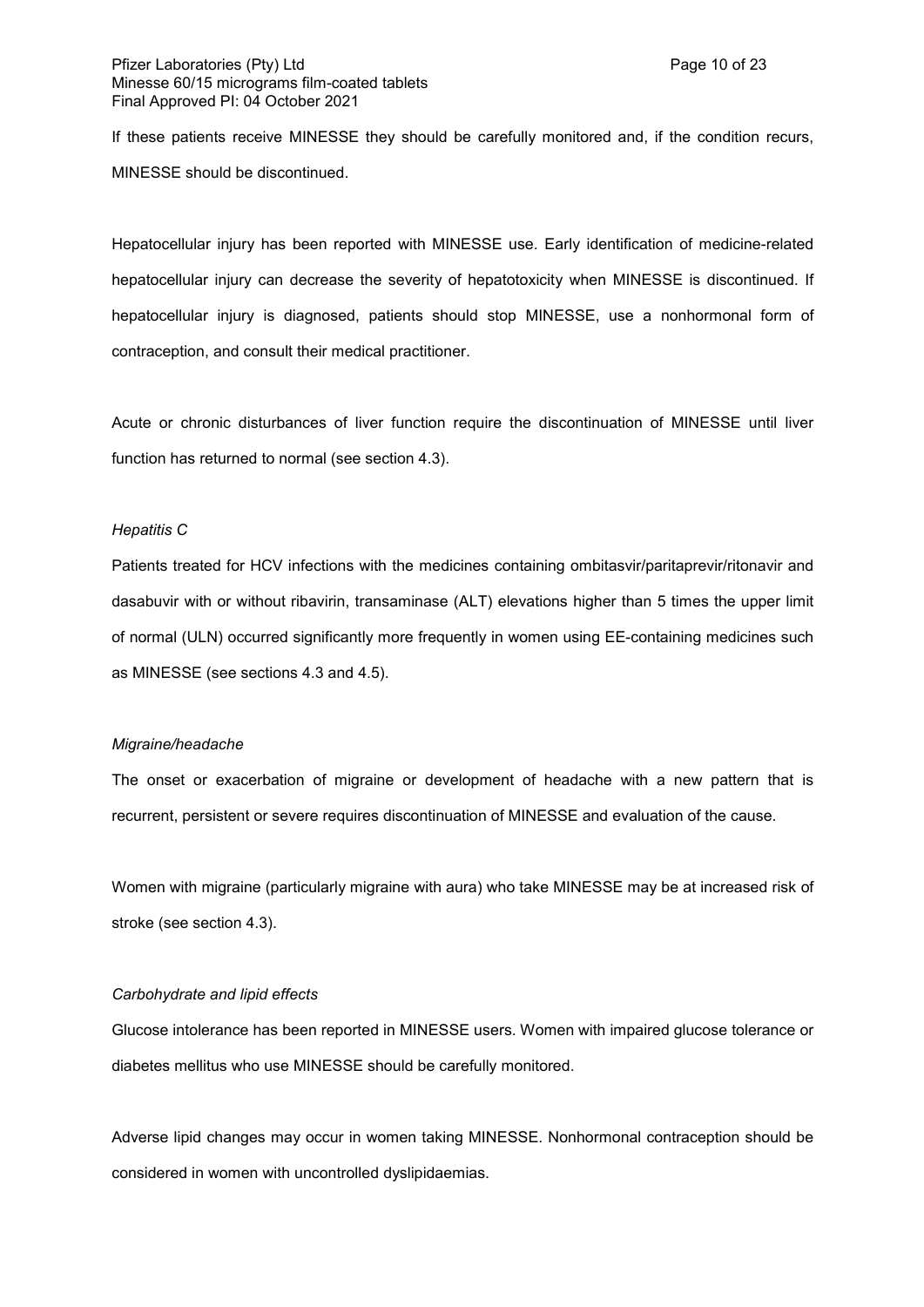Persistent hypertriglyceridaemia may occur in a small proportion of MINESSE users. Elevations of plasma triglycerides may lead to pancreatitis and other complications.

Estrogens increase serum high-density lipoproteins (HDL cholesterol), whereas a decline in serum HDL cholesterol has been reported with many progestational medicines. Some progestins may elevate low-density lipoprotein (LDL) levels and may render the control of hyperlipidaemias more difficult. The net effect of a combination oral contraceptive depends on the balance achieved between doses of estrogen and progestin and the nature and absolute amount of progestins used in the contraceptive. The amount of both hormones should be considered in the choice of MINESSE.

Women who are being treated for hyperlipidaemias should be followed closely if they elect to use MINESSE.

## *Genital bleeding*

In some women withdrawal bleeding may not occur during the inactive-tablet interval. If MINESSE has not been taken according to directions prior to the first missed withdrawal bleed, or if two consecutive withdrawal bleeds are missed, tablet-taking should be discontinued and a nonhormonal back-up method of contraception should be used until the possibility of pregnancy is excluded.

Breakthrough bleeding/spotting may occur in women taking MINESSE, especially during the first three months of use. The type and dose of progestin may be important. If this bleeding persists or recurs, nonhormonal causes should be considered and adequate diagnostic measures may be indicated to rule out pregnancy, infection, malignancy or other conditions. If pathology has been excluded, continued use of MINESSE or a change to another formulation may solve the problem.

Some women may encounter post-pill amenorrhoea (possibly with anovulation) or oligomenorrhoea, especially when such a condition was pre-existent.

## *Depression*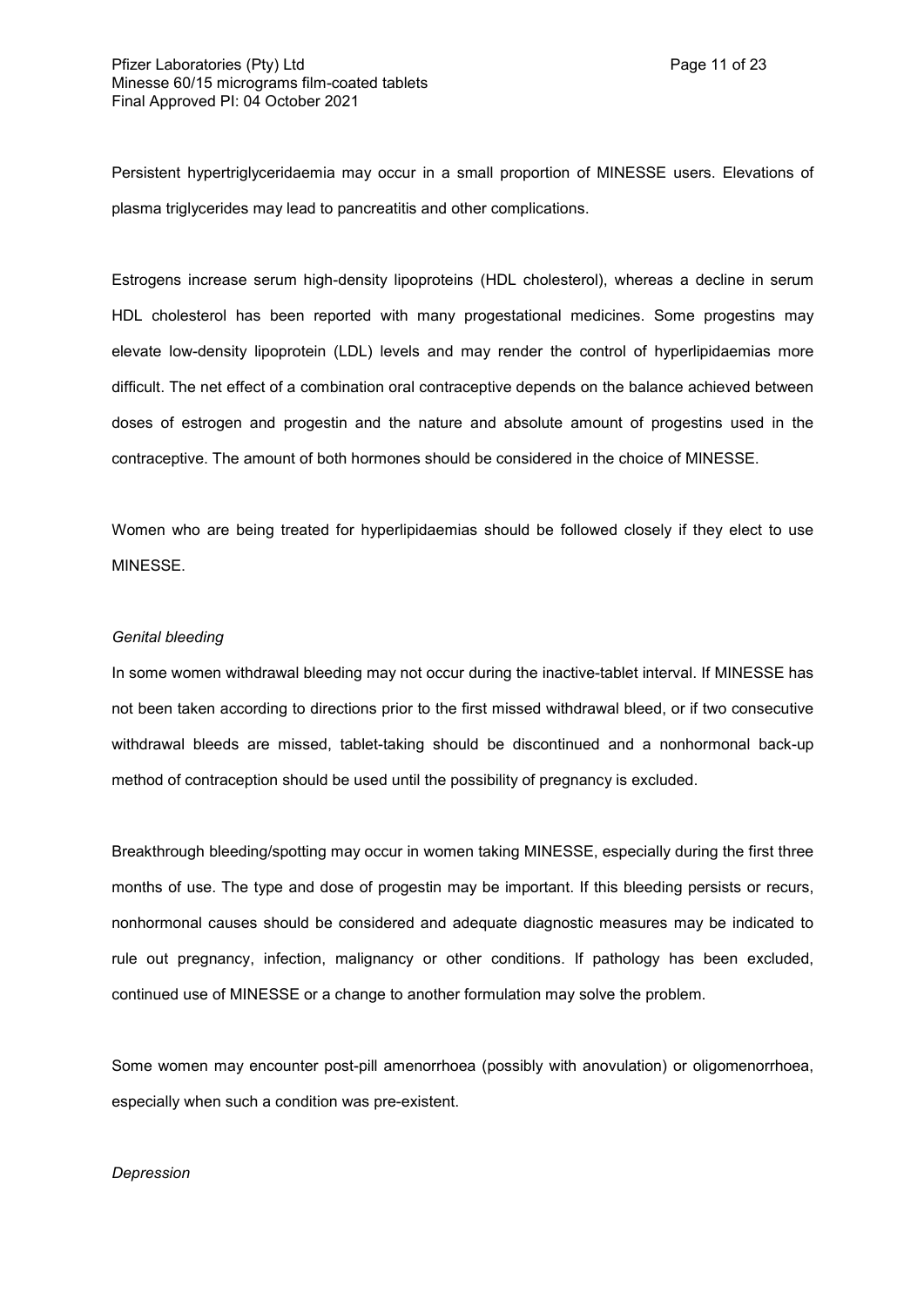## Pfizer Laboratories (Pty) Ltd **Page 12 of 23 Page 12 of 23** Minesse 60/15 micrograms film-coated tablets Final Approved PI: 04 October 2021

Mood changes and depression are side effects reported with the use of hormonal contraceptives including MINESSE. There is some evidence that hormonal contraceptive use may be associated with severe depression and a higher risk of suicidal thoughts/behaviour (e.g. talking about suicide, withdrawing from social contact, having mood swings, being preoccupied with death or violence, feeling hopeless about a situation, increasing use of alcohol/drugs, doing self-destructive things, personality changes) and suicide. Prescribers should inform their patients to contact their medical practitioner for advice if they experience mood changes and depression whilst on treatment with MINESSE.

Women with a history of depression who use MINESSE should be carefully observed and the medicine discontinued if depression recurs to a serious degree. Patients becoming significantly depressed while taking MINESSE should stop the medicine and use an alternate method of contraception in an attempt to determine whether the symptom is medicine related.

## *Other*

Patients should be counselled that MINESSE does not protect against HIV infections (AIDS) and other sexually transmitted diseases.

Diarrhoea and/or vomiting may reduce hormone absorption resulting in decreased serum concentrations (see section 4.2).

#### *Excipients with known effect*

This medicine contains 39,84 mg and 39,900 mg lactose monohydrate per active and inactive (placebo) tablet respectively. Patients with rare hereditary problems of galactose intolerance, total lactase deficiency or glucose-galactose malabsorption should not take this medicine.

## **4.5 Interaction with other medicines and other forms of interaction**

The prescribing information of concomitant medicines should be consulted to identify potential interactions.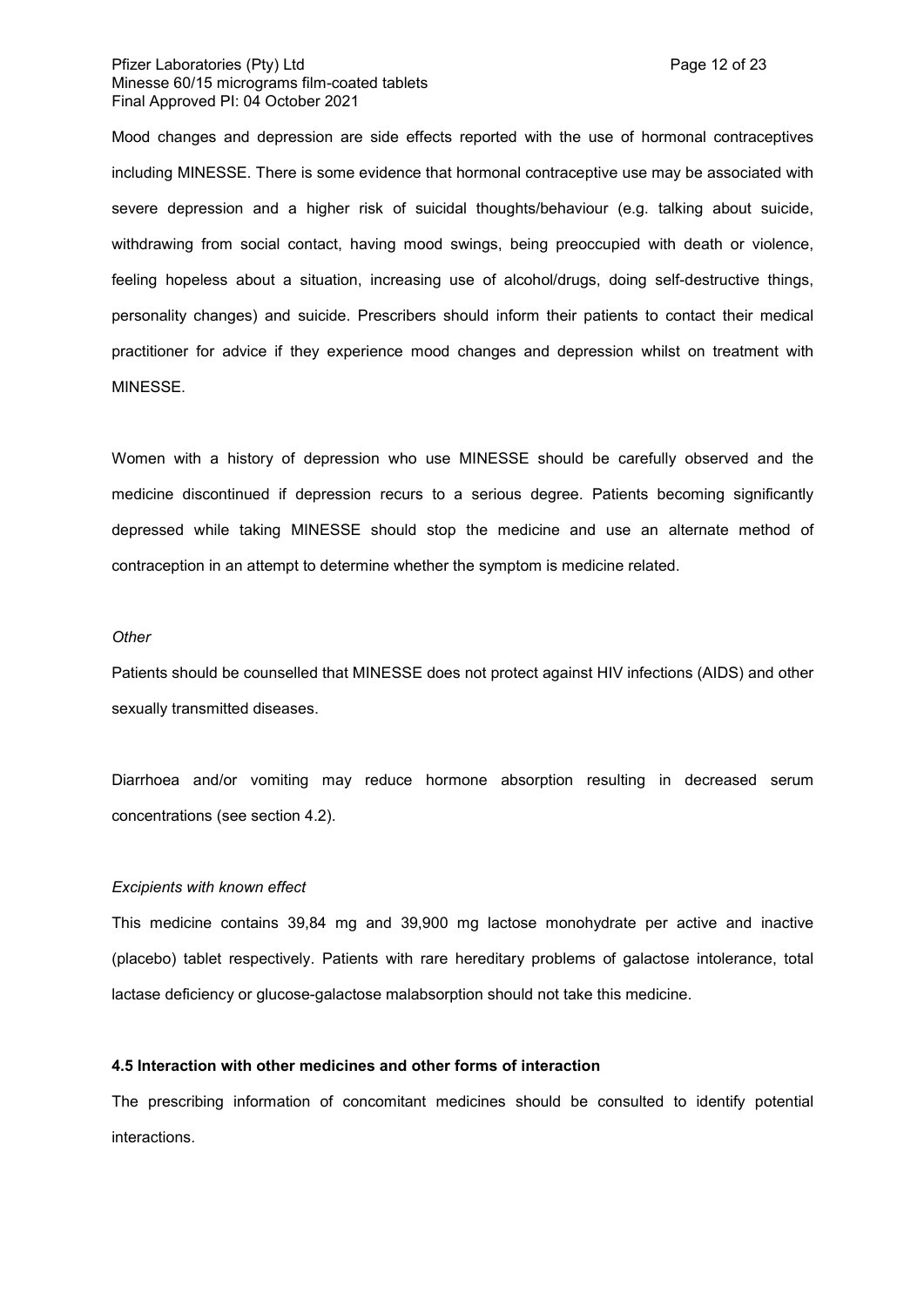## Pfizer Laboratories (Pty) Ltd **Page 13 of 23** Minesse 60/15 micrograms film-coated tablets Final Approved PI: 04 October 2021

Interactions between EE and other medicines may lead to decreased or increased serum EE concentrations, respectively.

Concomitant use with the medicines containing ombitasvir/paritaprevir/ ritonavir and dasabuvir, with or without ribavirin may increase the risk of ALT elevations (see section 4.3 and section 4.4 - *Hepatic neoplasia/liver disease/hepatitis C*). Therefore, MINESSE users must switch to an alternative method of contraception (e.g., progestogen-only contraception or nonhormonal methods) prior to starting therapy with anti-viral HCV medicines such as ombitasvir, paritaprevir, ritonavir, dasabuvir. MINESSE can be restarted 2 weeks following completion of treatment with an anti-viral HCV medicine.

#### *Medicines that may decrease EE concentrations*

Decreased EE serum concentrations may cause an increased incidence of breakthrough bleeding and menstrual irregularities and may possibly reduce efficacy of MINESSE.

During concomitant use of MINESSE and medicines that may lead to decreased EE serum concentrations, it is recommended that a nonhormonal back-up method of contraception (such as condoms and spermicide) be used in addition to the regular intake of MINESSE. In the case of prolonged use of such medicines, MINESSE should not be considered the primary contraceptive.

After discontinuation of medicines that may lead to decreased EE serum concentrations, use of a nonhormonal back-up method is recommended for at least 7 days. Longer use of a back-up method is advisable after discontinuation of medicines that have led to induction of hepatic microsomal enzymes, resulting in decreased EE serum concentrations. It may sometimes take several weeks until enzyme induction has completely subsided, depending on dosage, duration of use and rate of elimination of the inducing medicine.

Examples of medicines that may decrease serum EE concentrations include:

- any medicine that reduces gastrointestinal transit time and, therefore, EE absorption
- medicines that induce hepatic microsomal enzymes, such as rifampicin, rifabutin, barbiturates, primidone, phenytoin, dexamethasone, griseofulvin, topiramate, some protease inhibitors,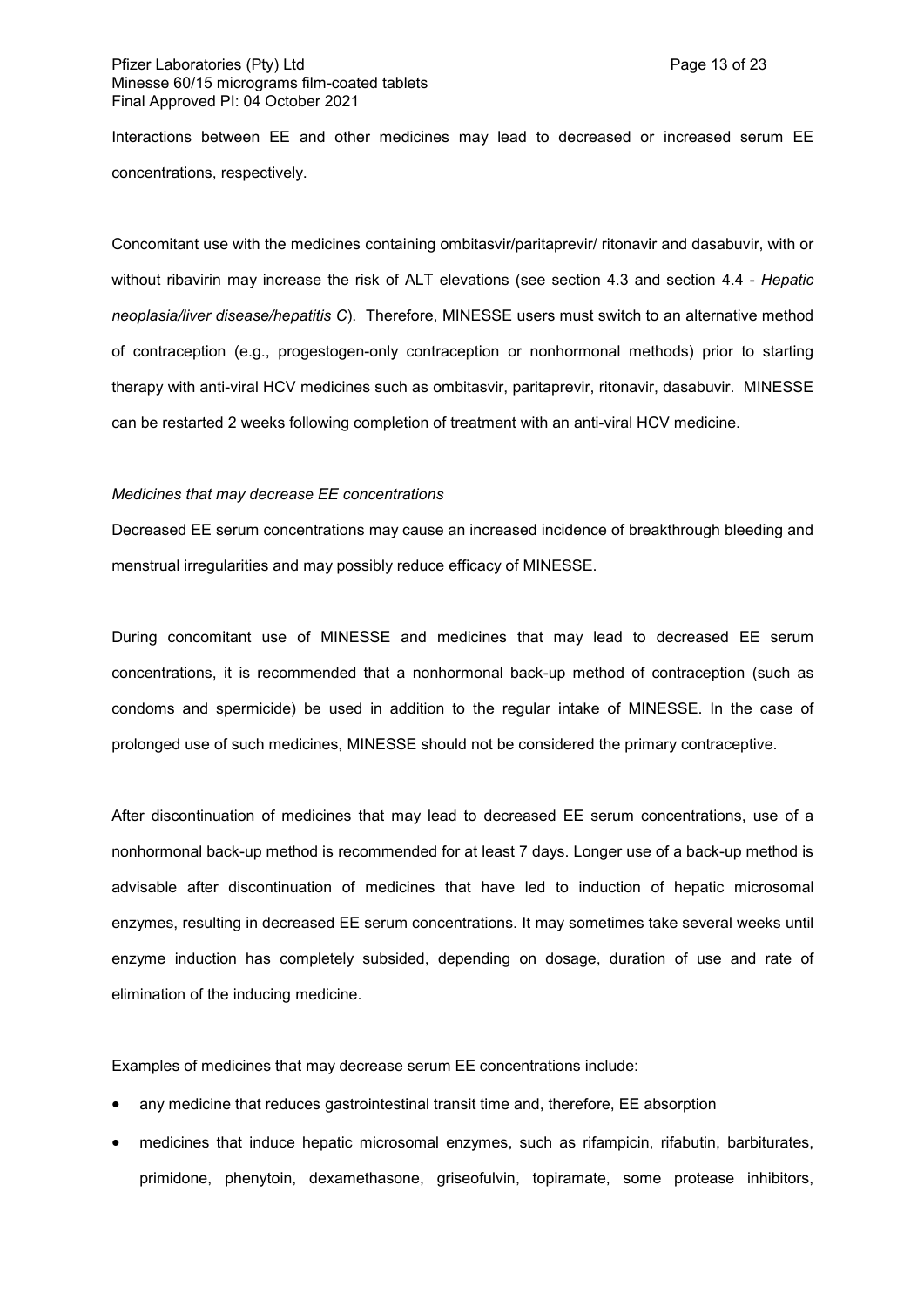modafinil

- Hypericum perforatum, also known as St. John's wort, and ritonavir<sup>\*</sup> (possibly by induction of hepatic microsomal enzymes)
- certain antibiotics (e.g. ampicillin and other penicillins, tetracyclines), by a decrease of enterohepatic circulation of estrogens

\*Although ritonavir is an inhibitor of cytochrome P450 3A4, treatment with ritonavir has been shown to decrease EE serum concentrations.

## *Medicines that may increase EE concentrations*

Examples of medicines that may increase serum EE concentrations include:

- atorvastatin
- competitive inhibitors for sulphation in the gastrointestinal wall, such as ascorbic acid (vitamin C) and paracetamol
- medicines that inhibit cytochrome P450 3A4 isoenzyme such as indinavir, fluconazole and troleandomycin\*

\*Troleandomycin may increase the risk of intrahepatic cholestasis during co-administration with MINESSE.

# *Effect of EE on the metabolism of other medicines*

EE may interfere with the metabolism of other medicines by inhibiting hepatic microsomal enzymes, or by inducing hepatic medicine conjugation, particularly glucuronidation.

Accordingly, plasma and tissue concentrations may either be increased (e.g., ciclosporin, theophylline, corticosteroids) or decreased (e.g., lamotrigine).

In patients treated with flunarizine, use of MINESSE may increase the risk of galactorrhoea.

## *Interference with laboratory and other diagnostic tests*

## *Effects on laboratory parameters*

The use of MINESSE may cause certain physiologic changes, which may be reflected in the results of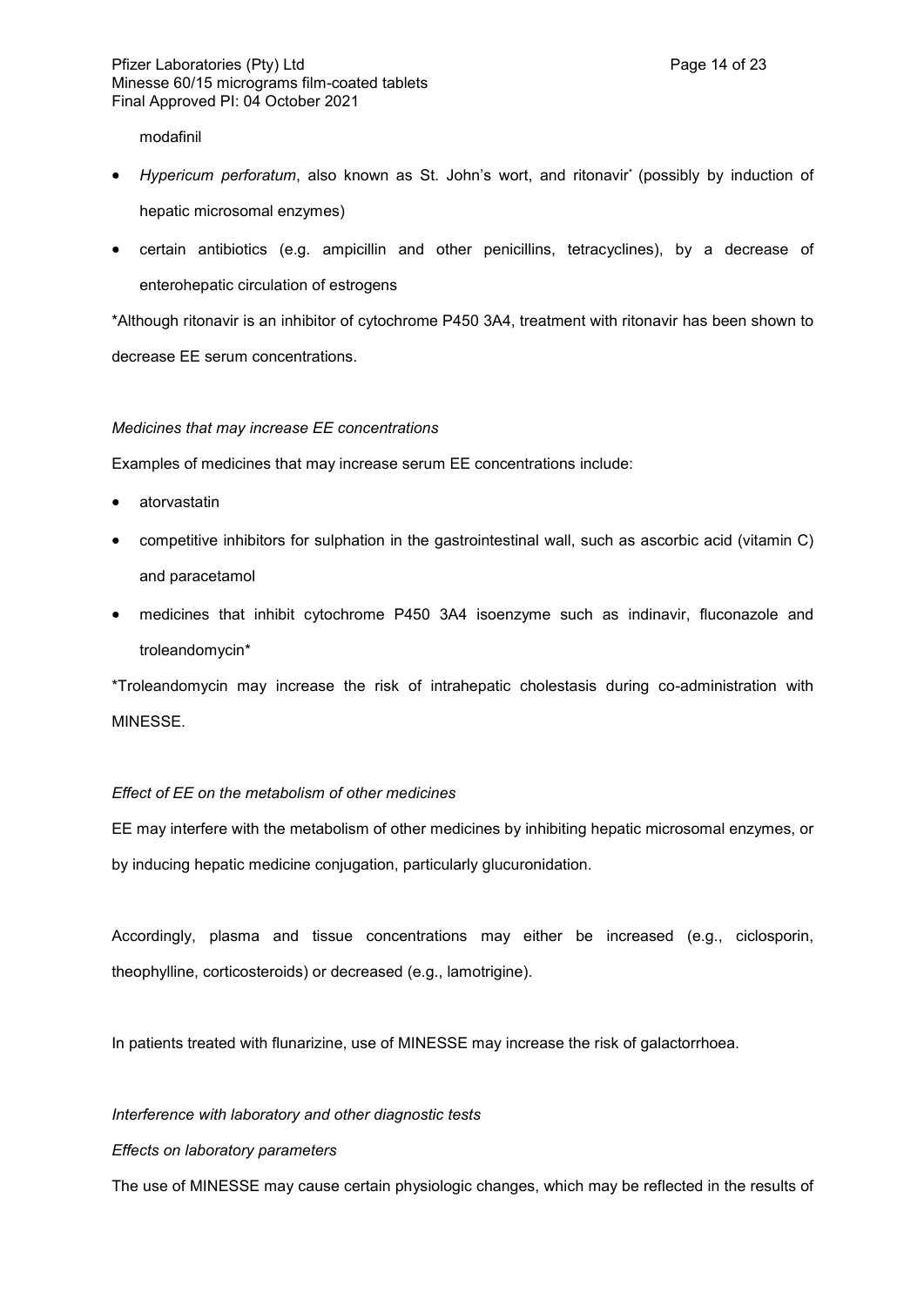certain laboratory tests, including:

- biochemical parameters of liver function (including a decrease in bilirubin and alkaline phosphatase), thyroid function (increased total T3 and T4 due to increased TBG, decreased free T3 resin uptake), adrenal function (increased plasma cortisol, increased cortisol binding globulin, decreased dehydroepiandrosterone sulfate (DHEAS), and renal function (increased plasma creatinine and creatinine clearance)
- plasma levels of (carrier) proteins, such as corticosteroid-binding globulin and lipid/lipoprotein fractions
- parameters of carbohydrate metabolism
- parameters of coagulation and fibrinolysis
- decreased serum folate levels

## **4.6 Fertility, pregnancy and lactation**

## **Pregnancy**

MINESSE is not indicated in pregnancy. If pregnancy occurs during use of MINESSEE, it must be withdrawn immediately.

There is no increased risk of birth defects in children born to women who used combination oral contraceptives prior to pregnancy.

Foetal abnormalities, including heart defects have been reported in the infants of women who have taken oral contraceptives early in pregnancy.

The increased risk of VTE during the postpartum period should be considered when re-starting MINESSE (see section 4.2 and 4.4).

## **Breastfeeding**

Small amounts of contraceptive steroids and/or metabolites have been identified in the milk of nursing mothers and a few adverse effects on the child have been reported, including jaundice and breast enlargement. Lactation may be influenced by MINESSE as it may reduce the quantity and change the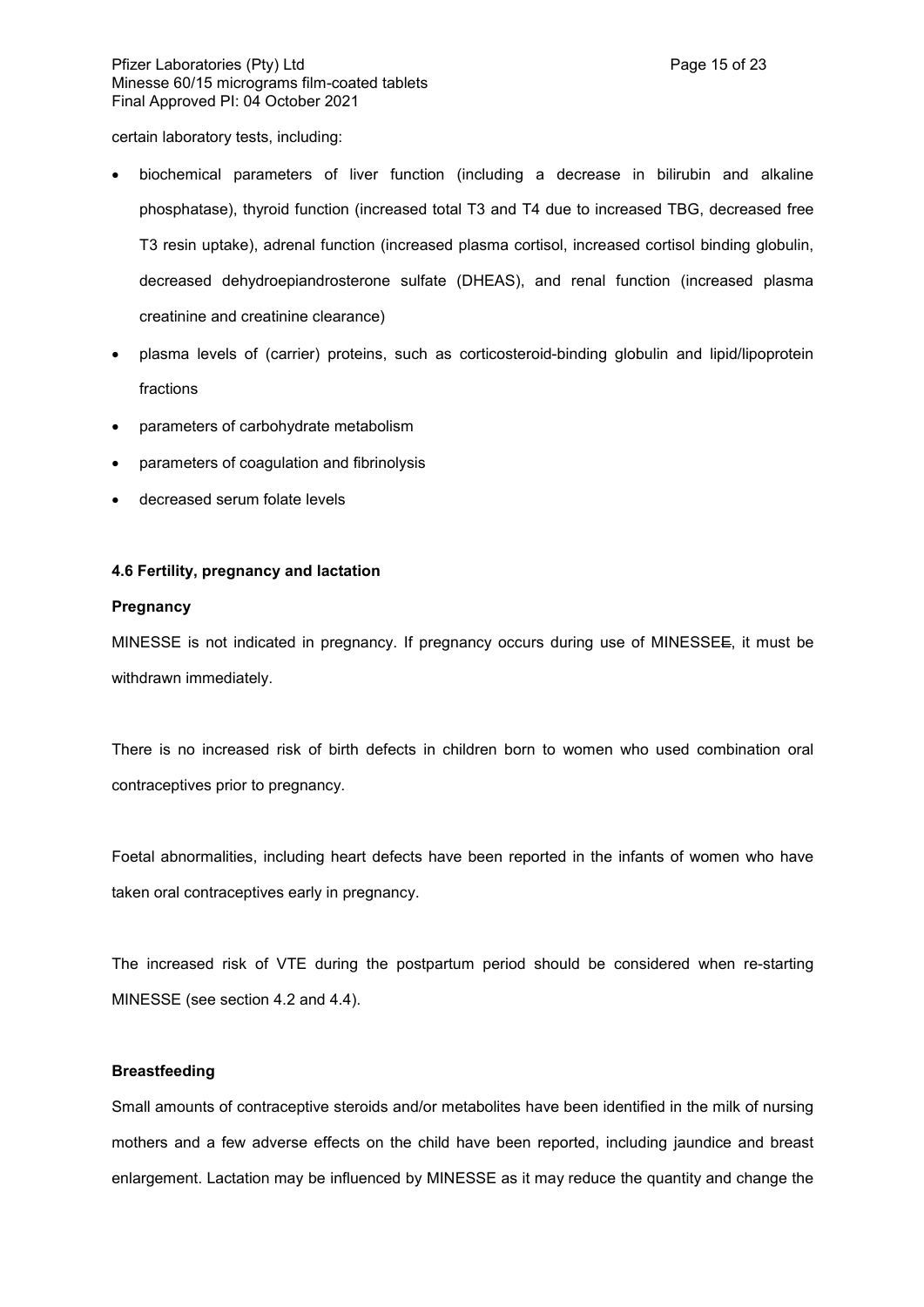composition of breast milk.

The use of MINESSE is not recommended until the breastfeeding mother has completely weaned her child (see section 4.4 regarding postpartum use).

# **4.7 Effects on ability to drive and use machines**

MINESSE may influence your ability to drive and use machines. Dizziness, nervousness, headaches, migraines and mood changes have been reported.

# **4.8 Undesirable effects**

## *Summary of the safety profile*

Use of combination oral contraceptives such as MINESSE has been associated with an increased risk

of:

- arterial and venous thrombotic and thromboembolic events, including myocardial infarction, stroke, transient ischaemic attack, venous thrombosis and pulmonary embolism
- cervical intraepithelial neoplasia and cervical cancer
- breast cancer diagnosis
- benign hepatic tumours (e.g. focal nodular hyperplasia, hepatic adenomas)

# *Tabulated summary of adverse reactions*

Adverse reactions are listed per CIOMS frequency categories: Very common (≥ 1/10); common (≥ 1/100 to < 1/10); uncommon (≥ 1/1 000 to < 1/100); rare (≥ 1/10 000 to < 1/1 000); very rare (< 1/10 000), not known (cannot be estimated from the available data).

| MedDRA system organ         | <b>Frequency</b> | <b>Adverse reaction</b>          |
|-----------------------------|------------------|----------------------------------|
| class                       |                  |                                  |
| Infections and infestations | Common           | Vaginitis, including candidiasis |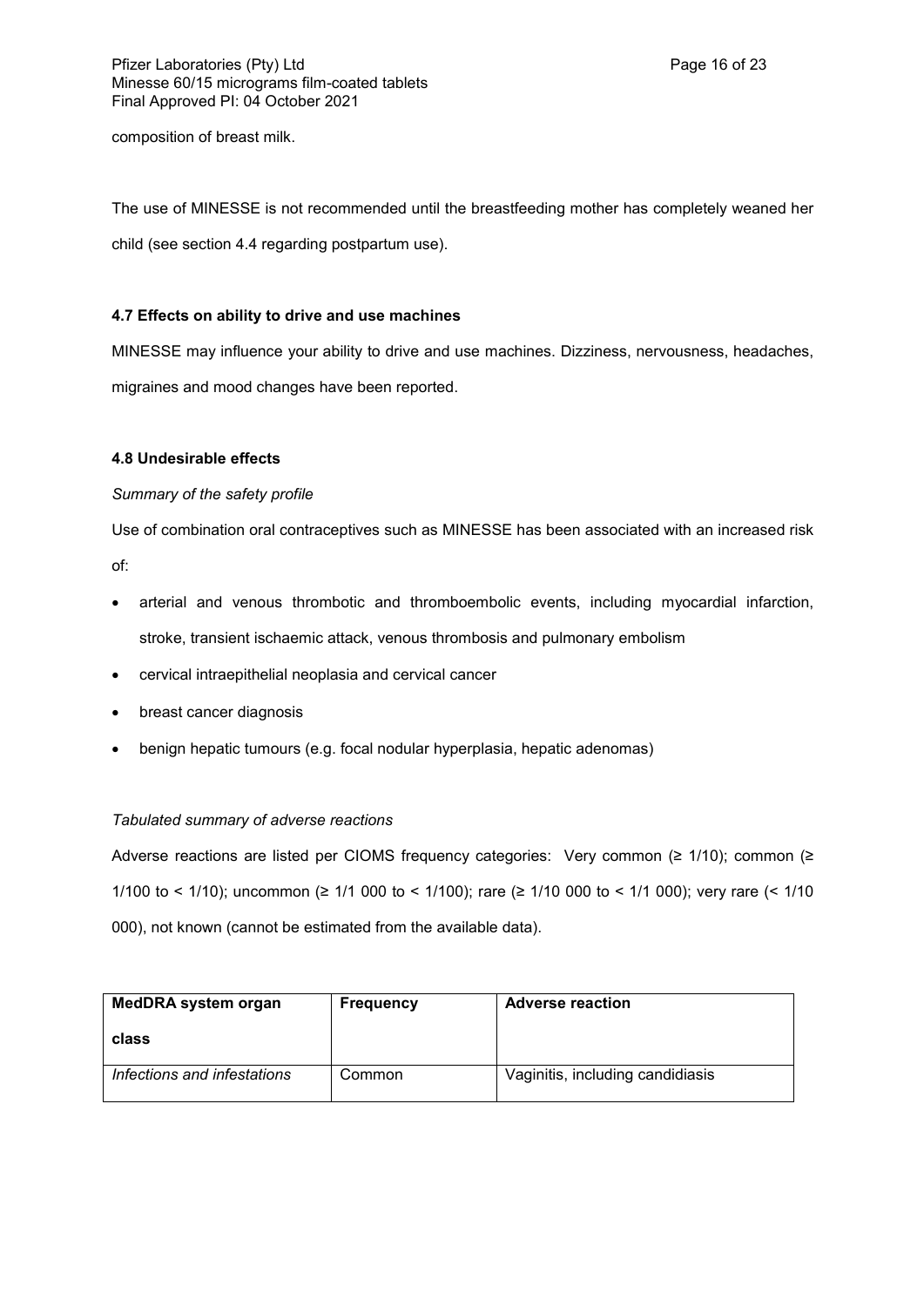| Neoplasms benign, malignant, | Very rare   | Hepatocellular carcinomas               |
|------------------------------|-------------|-----------------------------------------|
| and unspecified (including   |             |                                         |
| cysts and polyps)            |             |                                         |
| Immune system disorders      | Rare        | Anaphylactic/ anaphylactoid reactions,  |
|                              |             | including very rare cases of urticaria, |
|                              |             | angioedema, and severe reactions with   |
|                              |             | respiratory and circulatory symptoms    |
|                              | Very rare   | Exacerbation of systemic lupus          |
|                              |             | erythematosus                           |
| Metabolism and nutrition     | Uncommon    | Changes in appetite (increase or        |
| disorders                    |             | decrease)                               |
|                              | Rare        | Glucose intolerance                     |
|                              | Very rare   | Exacerbation of porphyria               |
| Psychiatric disorders        | Common      | Mood changes, including depression;     |
|                              |             | changes in libido                       |
| Nervous system disorders     | Very common | Headache, including migraines           |
|                              | Common      | Nervousness; dizziness                  |
|                              | Very rare   | Exacerbation of chorea                  |
| Eye disorders                | Rare        | Intolerance to contact lenses           |
|                              | Very rare   | Optic neuritis*; retinal vascular       |
|                              |             | thrombosis                              |
| Vascular disorders           | Very rare   | Aggravation of varicose veins           |
| Gastrointestinal disorders   | Common      | Nausea; vomiting; abdominal pain        |
|                              | Uncommon    | Abdominal cramps; bloating              |
|                              | Very rare   | Pancreatitis; ischaemic colitis         |
|                              | Not known   | Inflammatory bowel disease (Crohn's     |
|                              |             | disease, ulcerative colitis)            |
| Hepato-biliary disorders     | Rare        | Cholestatic jaundice                    |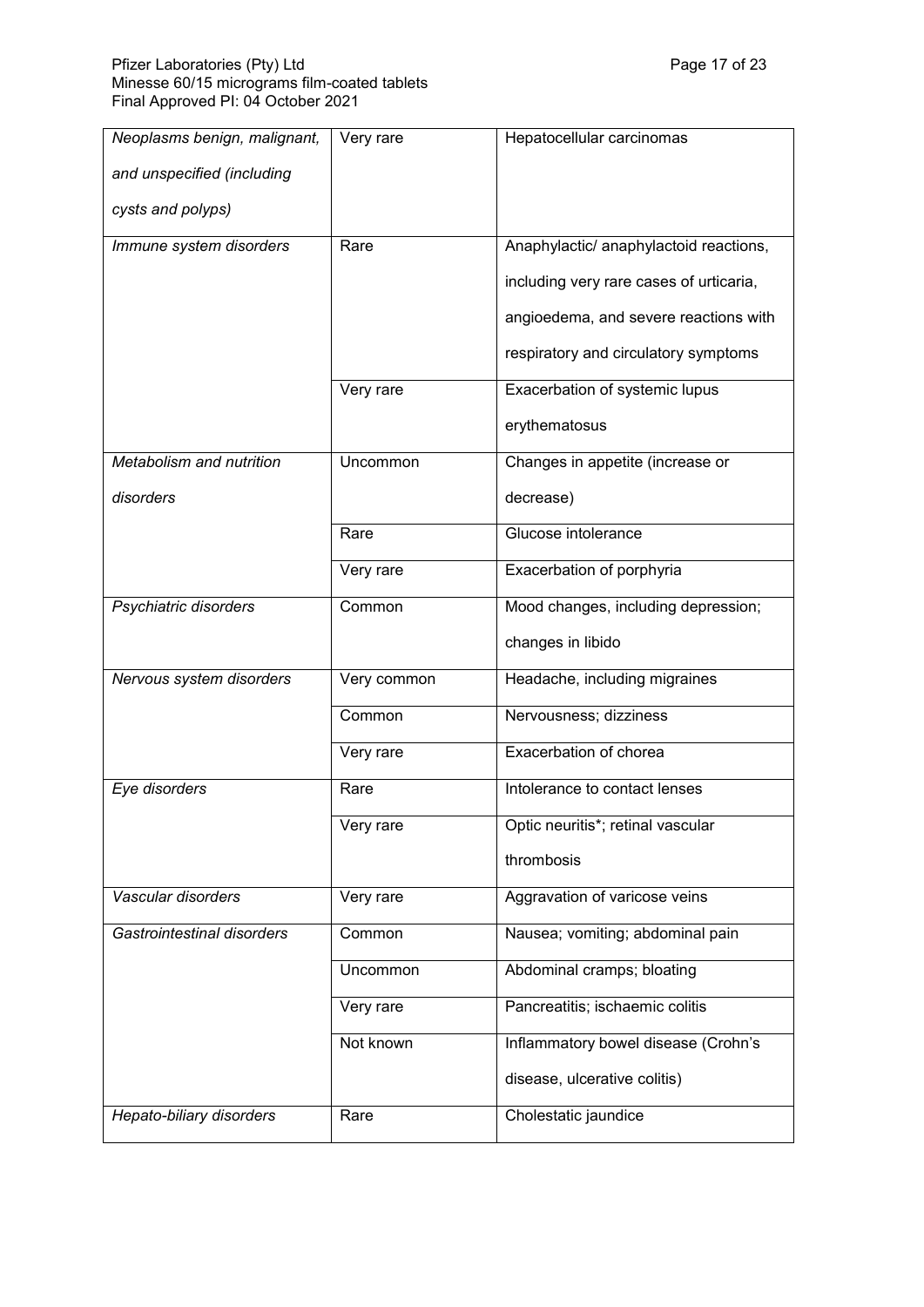|                                | Very rare   | Gallbladder disease, including         |
|--------------------------------|-------------|----------------------------------------|
|                                |             | gallstones**                           |
|                                | Not known   | Hepatocellular injury (e.g. hepatitis, |
|                                |             | abnormal hepatic function)             |
| Skin and subcutaneous tissue   | Common      | Acne                                   |
| disorders                      | Uncommon    | Rash; chloasma (melasma) which may     |
|                                |             | persist; hirsutism; alopecia           |
|                                | Rare        | Erythema nodosum                       |
|                                | Very rare   | Erythema multiforme                    |
| Renal and urinary disorders    | Very rare   | Haemolytic uraemic syndrome            |
| Reproductive system and        | Very common | Breakthrough bleeding/spotting         |
| breast disorders               | Common      | Breast pain, tenderness, enlargement,  |
|                                |             | secretion; dysmenorrhoea; change in    |
|                                |             | menstrual flow; change in cervical     |
|                                |             | ectropion and secretion; amenorrhoea   |
| General disorders and          | Common      | Fluid retention/oedema                 |
| administration site conditions |             |                                        |
| Investigations                 | Common      | Changes in weight (increase or         |
|                                |             | decrease)                              |
|                                | Uncommon    | Increase in blood pressure; changes in |
|                                |             | serum lipid levels, including          |
|                                |             | hypertriglyceridaemia                  |
|                                | Rare        | Decrease in serum folate levels***     |

\* Optic neuritis may lead to partial or complete loss of vision.

\*\* Combination oral contraceptives may worsen existing gallbladder disease and may accelerate the development of this disease in previously asymptomatic women.

\*\*\* Serum folate levels may be depressed by combination oral contraceptive therapy. This may be

of clinical significance if the woman becomes pregnant shortly after discontinuing combination oral

contraceptives.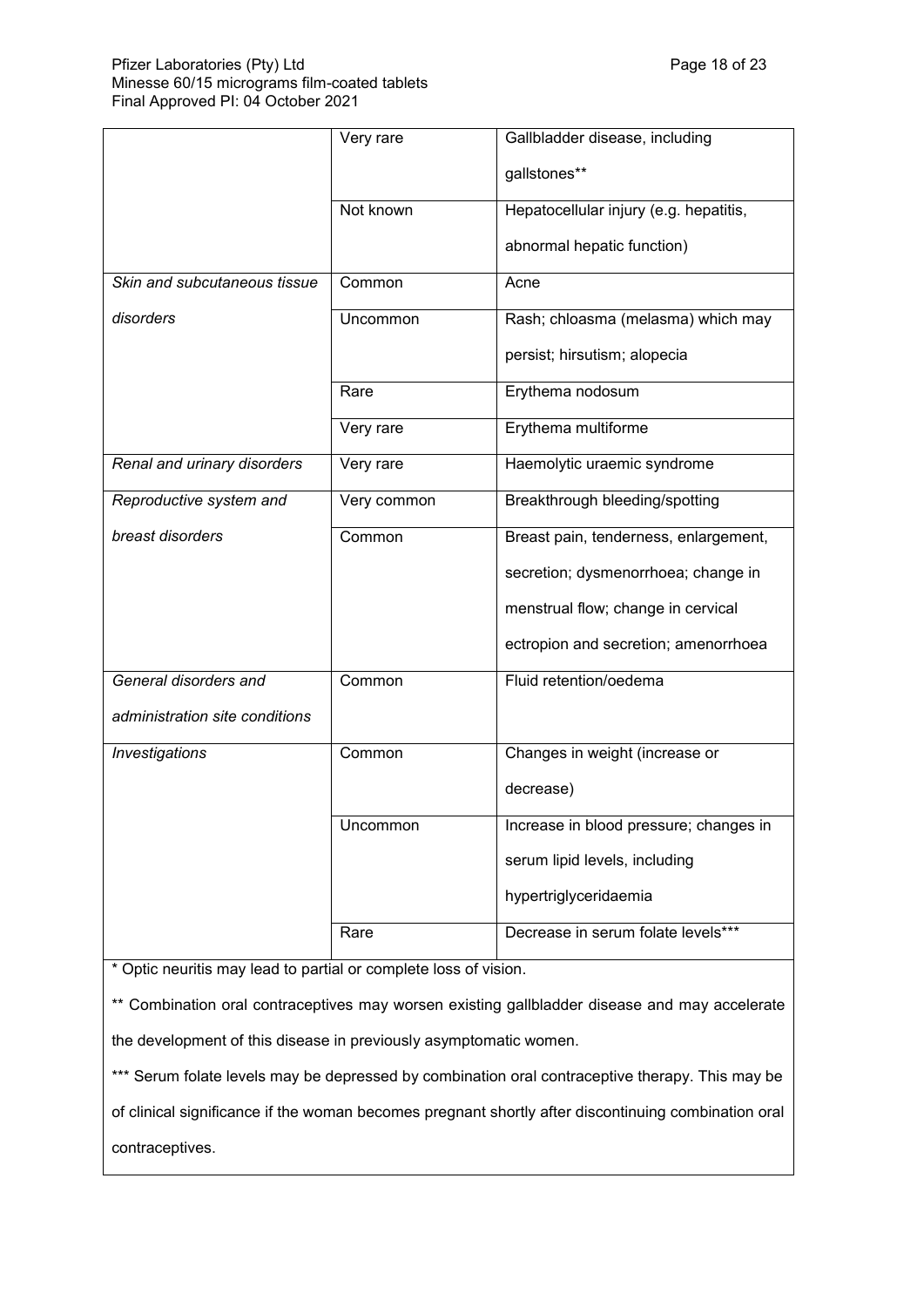#### *Post-marketing reported side effects*

The following side effects have been reported with the post-marketing use of hormonal contraceptives:

Severe depression with a higher risk of suicidal thoughts/behaviour and suicide.

#### *Reporting of suspected adverse reactions*

Reporting suspected adverse reactions after authorisation of the medicine is important. It allows continued monitoring of the benefit/risk balance of the medicine. Health care providers are asked to report any suspected adverse reactions to SAHPRA via the "**6.04 Adverse Drug Reactions Reporting Form**", found online under SAHPRA's publications: [https://www.sahpra.org.za/health](https://www.sahpra.org.za/health-products-vigilance/)[products-vigilance/](https://www.sahpra.org.za/health-products-vigilance/)

#### **4.9 Overdose**

Symptoms of MINESSE overdosage in adults and children may include nausea, vomiting, breast tenderness, dizziness, abdominal pain, drowsiness/fatigue, withdrawal bleeding, may occur in females. There is no specific antidote and further treatment of overdose, if necessary, is directed to the symptoms.

#### **5. PHARMACOLOGICAL PROPERTIES**

#### **5.1 Pharmacodynamic properties**

Category and class: A 18.8 Ovulation controlling agents

The hormonal components of ethinylestradiol and gestodene inhibit ovulation by suppressing gonadotropin release. Secondary mechanisms include changes in the cervical mucous (which increases the difficulty of sperm penetration) and changes in the endometrium (which reduce the likelihood of implantation).

The pharmacological and biochemical profile of gestodene is very similar to that of progesterone. Due to the high binding affinity and biological activity of gestodene, there is an effective inhibition of ovulation at an exceptionally low dose.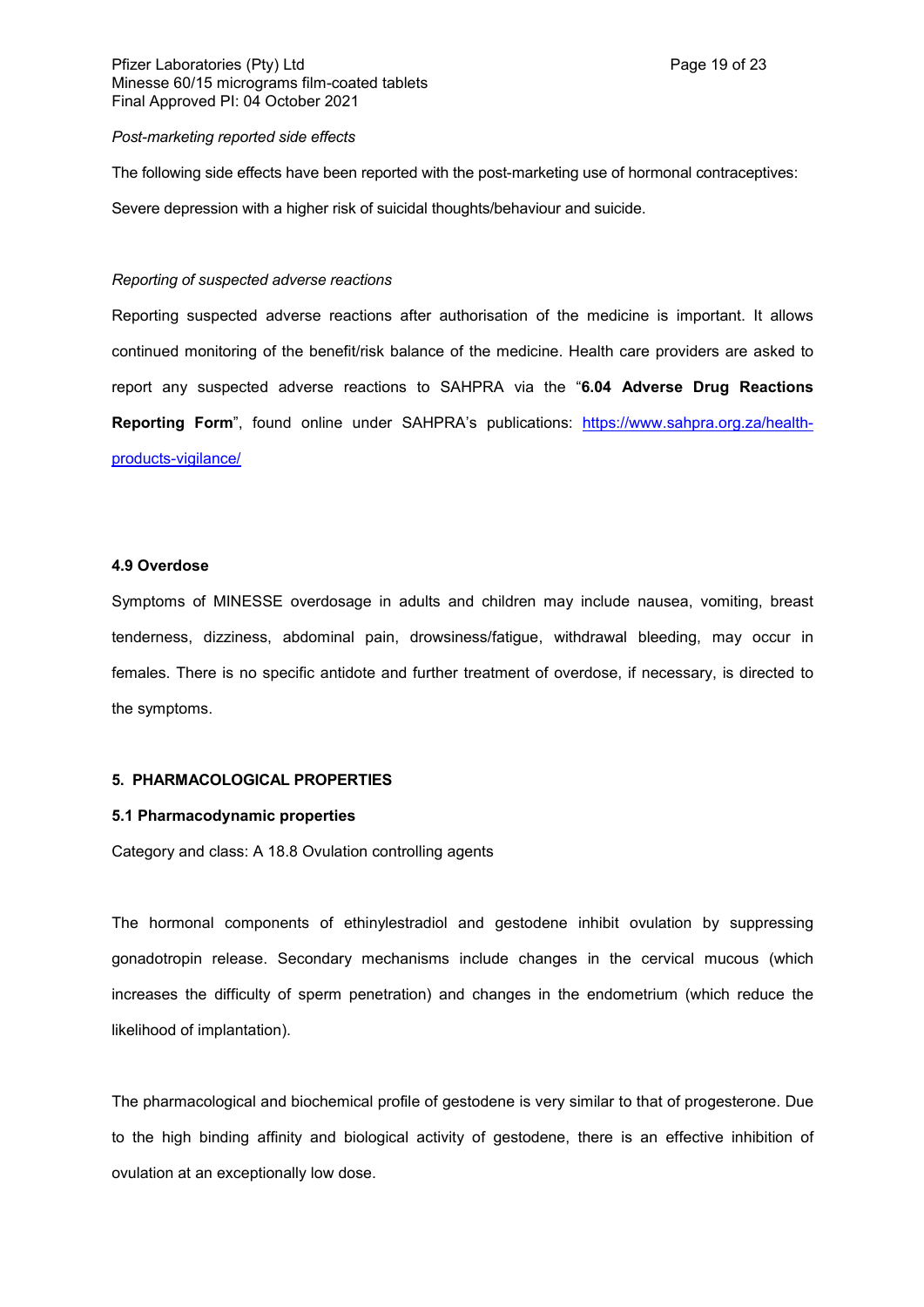## **5.2 Pharmacokinetic properties**

#### *Absorption*

Ethinylestradiol and gestodene are rapidly and almost completely absorbed from the gastrointestinal tract.

Peak plasma levels of each medicine are reached within 1 - 2 hours. Post maximum concentration curves show two phases with half-lives of 1 and 15 hours in the case of gestodene, and 1 - 3 and approximately 24 hours in the case of ethinylestradiol.

#### *Distribution*

Gestodene is extensively plasma protein bound to sex hormone binding globulin (SHBG). Ethinylestradiol is bound in plasma to albumin and enhances the binding capacity of SHBG.

#### *Biotransformation*

After oral administration, gestodene, unlike ethinylestradiol is not subject to first-pass metabolism. Following oral administration, gestodene is completely bioavailable, ethinylestradiol about 40 %.

#### *Elimination*

The elimination half-life for ethinylestradiol is approximately 25 hours. It is primarily metabolised by aromatic hydroxylation but a wide variety of hydroxylated and methylated metabolites are formed, and these are present both free and as conjugates with glucuronide and sulfate.

Conjugated ethinylestradiol is excreted in bile and is subject to enterohepatic recirculation. About 40 % of the medicine is excreted in the urine and 60 % is eliminated in the faeces.

The elimination half-life for gestodene is approximately 16 - 18 hours after multiple oral doses. The medicine is primarily metabolised by reduction of the A ring, followed by glucuronidation. About 50 % of gestodene is excreted in the urine and 33 % is eliminated in the faeces.

## **6. PHARMACEUTICAL PARTICULARS**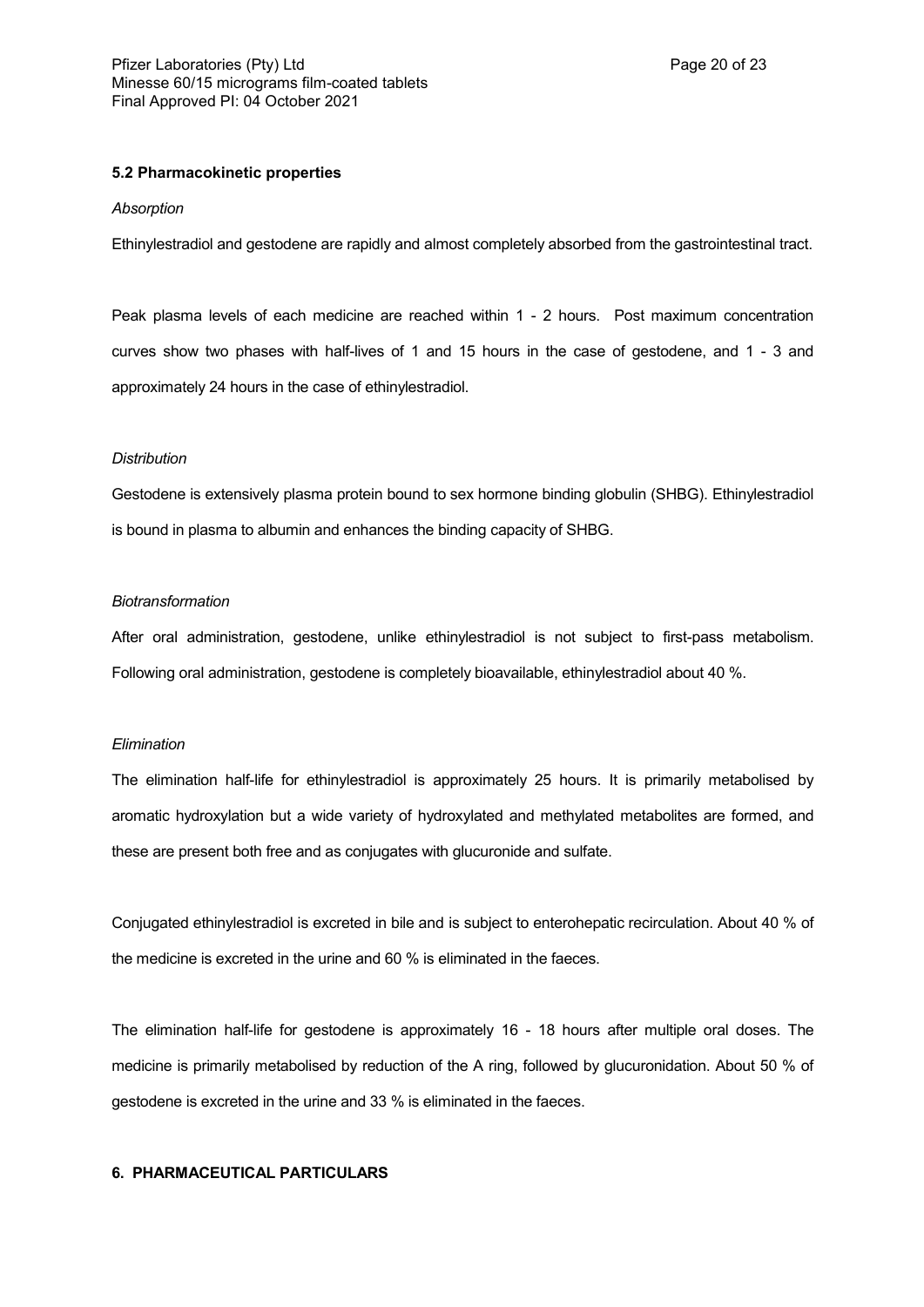Pfizer Laboratories (Pty) Ltd **Philosopheratories** (Pty) Ltd **Page 21 of 23** Minesse 60/15 micrograms film-coated tablets Final Approved PI: 04 October 2021

## **6.1 List of excipients**

*Pale yellow active tablets*

Lactose monohydrate

Magnesium stearate

Microcrystalline cellulose

Polacrilin potassium

*Active tablet coating*

Montanglycol wax

Opadry yellow

Polyethylene glycol 1450

# *White inactive (placebo) tablets*

Lactose monohydrate

Magnesium stearate

Microcrystalline cellulose

Polacrilin potassium

*Inactive tablet coating*

Montanglycol wax

Opadry white

Polyethylene glycol 1500

# **6.2 Incompatibilities**

Not applicable.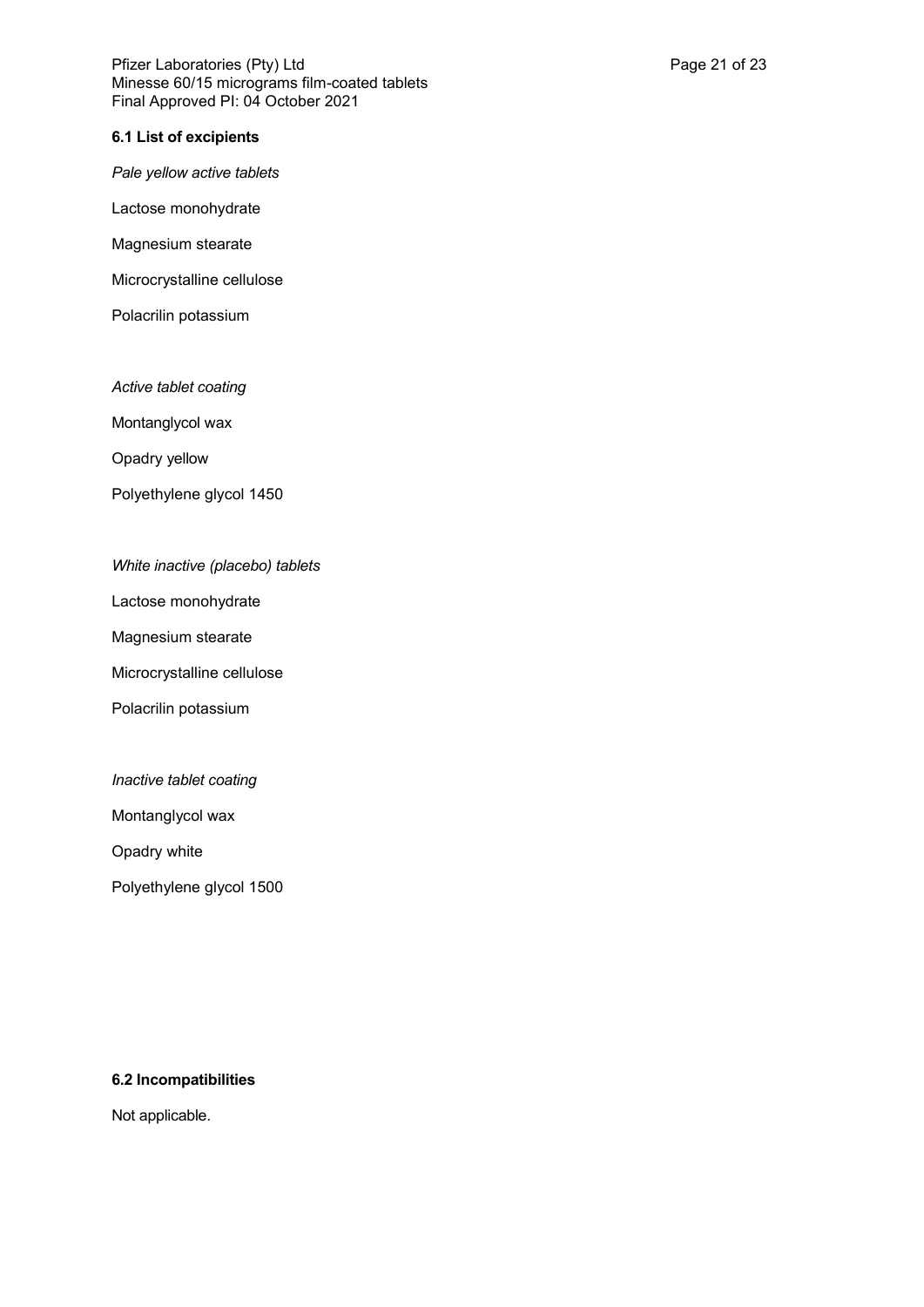## **6.3 Shelf life**

36 months.

## **6.4 Special precautions for storage**

Store at or below 25 °C.

Protect from moisture and light.

# **6.5 Nature and contents of the pack**

A carton containing a calendar pack consisting of a PVC and aluminium blister strip with 24 pale yellow hormonal tablets and 4 white non-hormonal tablets.

# **6.6 Special precautions for disposal and other handling**

No special requirements.

# **7. HOLDER OF CERTIFICATE OF REGISTRATION**

Pfizer Laboratories (Pty) Ltd 85 Bute Lane Sandton 2196 South Africa Tel: +27(0)11 320 6000 / 0860 734 937 (Toll-free South Africa)

# **8. REGISTRATION NUMBER**

33/18.8/0341

# **9. DATE OF FIRST AUTHORISATION**

11 December 2000

# **10. DATE OF REVISION OF THE TEXT**

04 October 2021